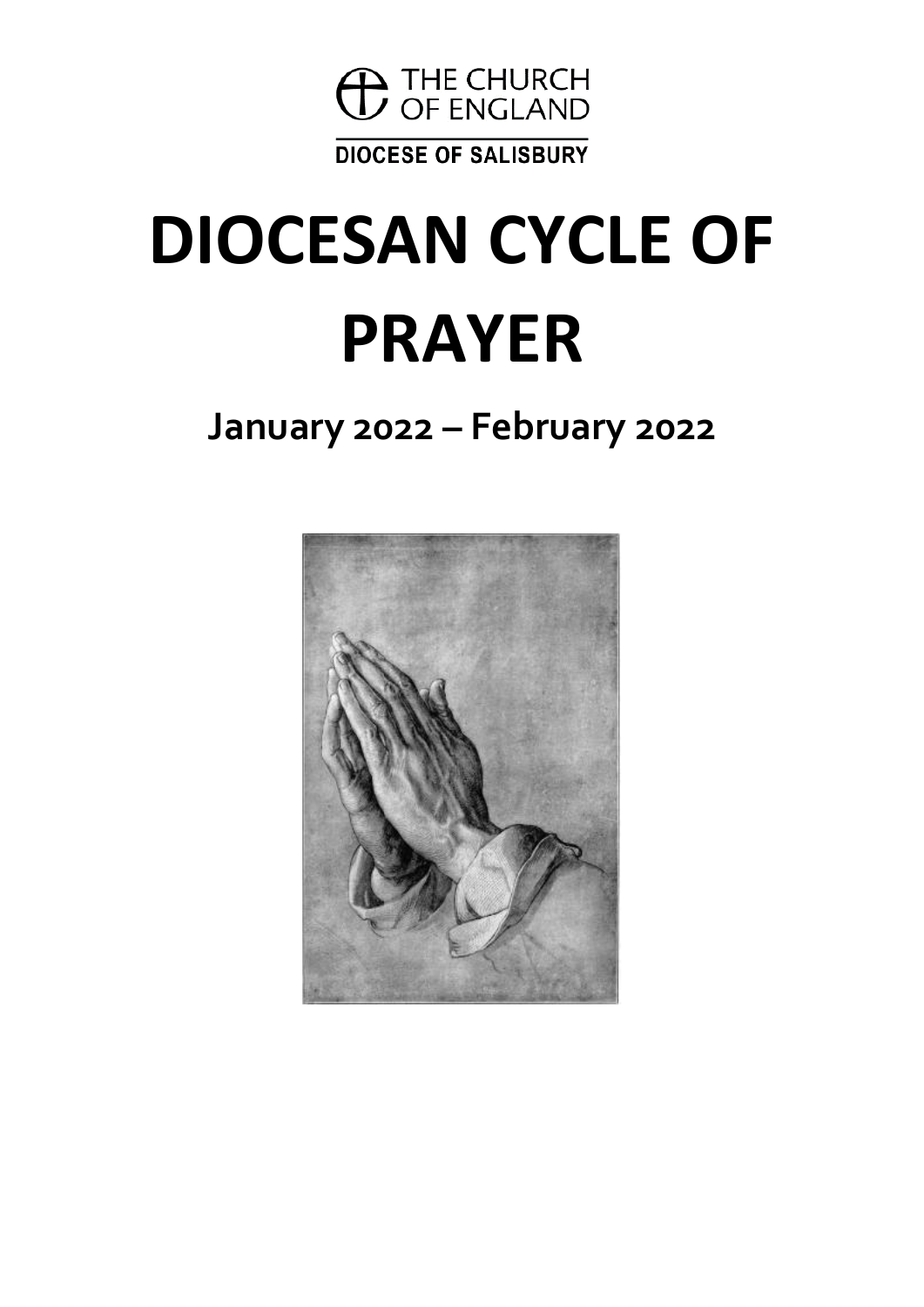## Renewing HOPE Pray · Serve · Grow

*God our Father, renew our hope. By the Holy Spirit's power strengthen us to pray readily, serve joyfully and grow abundantly rejoicing in Jesus Christ our Lord.*

*Amen.*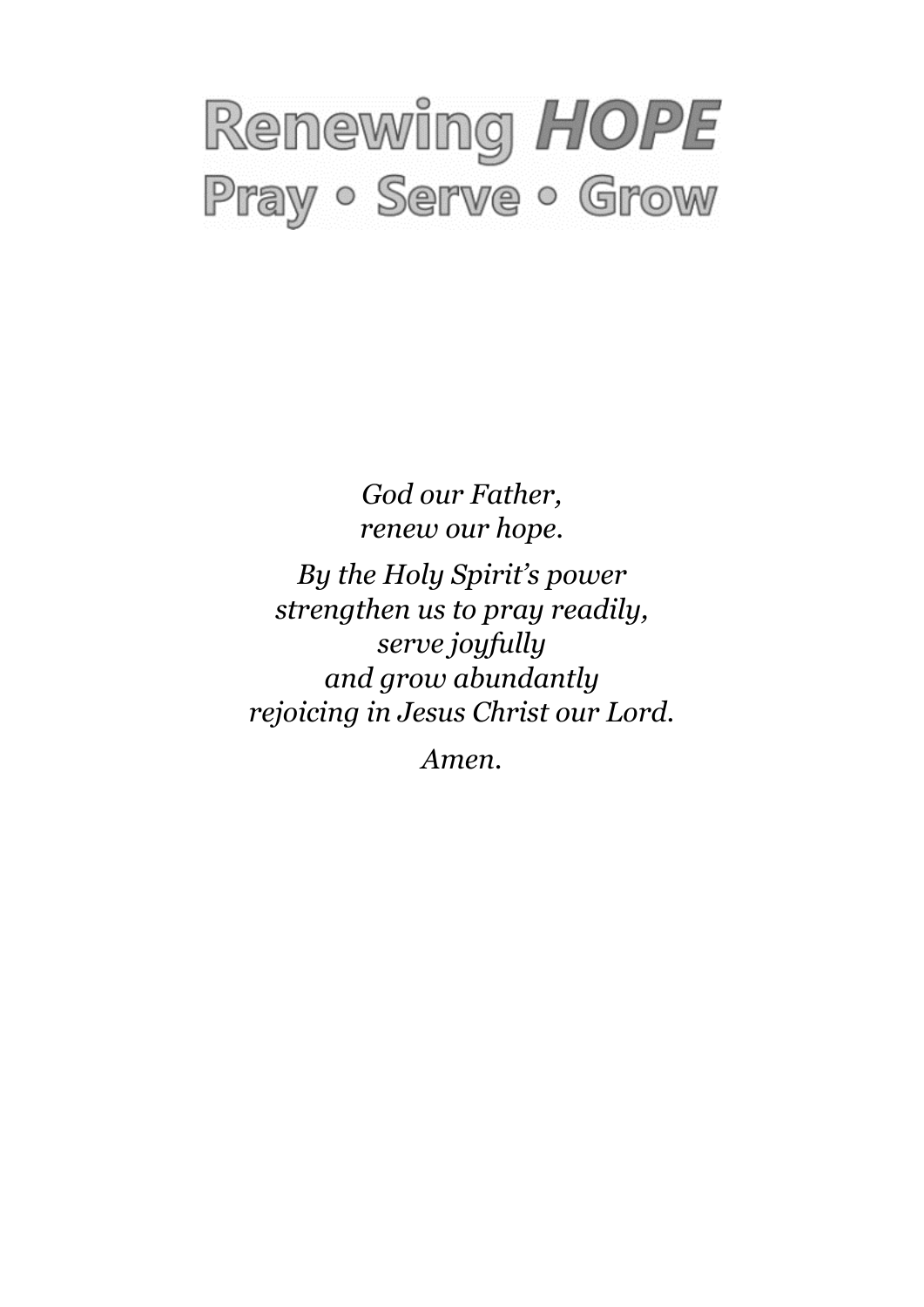#### **1 January – Naming and Circumcision of Jesus**

#### **Salisbury Deanery**

Rural Dean: Kelvin Inglis. ARD : Sarah Wood-Roe. Lay Chair: Ted Uren.

*Give thanks for the rich diversity of Christian witness and the warmth of relations between the city's churches.*

*Give thanks for the NHS in Salisbury, charity and care sectors, volunteers and carers. Pray for well-being and prosperity in the city and imagination and fruitfulness in the mission of the church.*

#### **2 January – Second Sunday of Christmas**

#### **Bemerton, Salisbury Deanery**

Clergy: Kevin Martin. LLMs with PTO: Maureen Winstanley, Gillian Newton.

*Please pray:*

- *as we discern how the Holy Spirit is guiding us to serve our expanding parish and for energy and guidance as we begin worship and outreach in new venues around the parish.*
- *For those discerning a call to lay ministry and those who volunteer in the community cafe and fridge.*
- *For Robyn Golden-Hann as she prepares for her move and ordination as Deacon in June.*

Sarum St Peter's CE Primary Academy

Bemerton St John CE VA Primary School

Sarum Academy

**Anglican Cycle of Prayer:** Please pray for The Province de L'Eglise Anglicane Du Congo

**3 January**

#### **Fisherton Anger, Salisbury Deanery**

Clergy: Craig Ryalls.

*We give thanks for the Lord's faithfulness during what has been a difficult time for so many. Looking to the year ahead we pray for a fresh vision, that as a church we can be best placed to respond to the changes and challenges that COVID brings. We also pray for the recruitment of two key roles to St Paul's: A Youth Pastor and the newly created post of a Community Chef to join the team at our Hope Centre. Please pray that the message of gospel hope would be shared and that many people would come to a new faith in our Lord Jesus Christ.*

Sarum St Paul's CE VA Primary School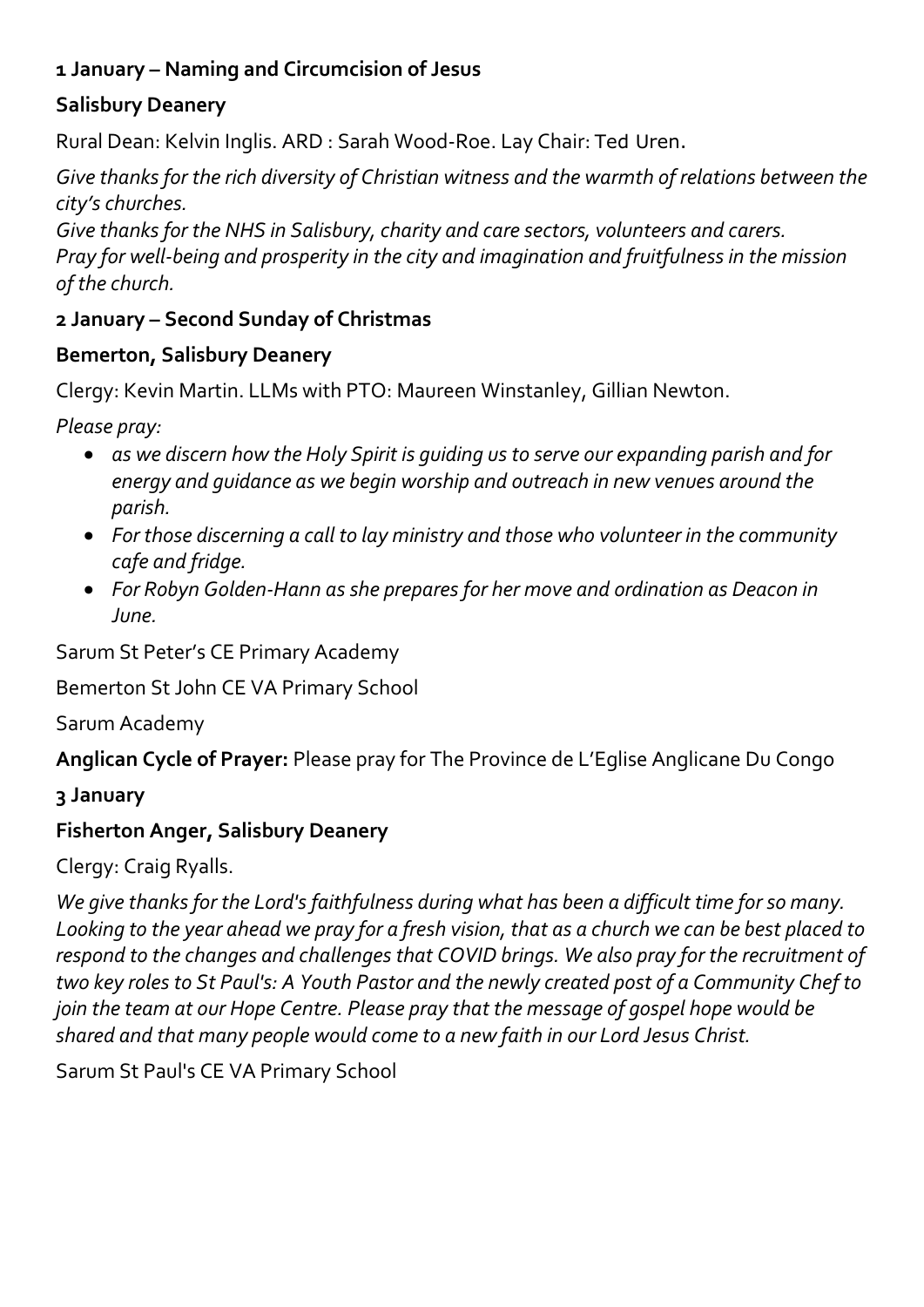#### **Harnham St George and All Saints, Salisbury Deanery**

Clergy: Becky Roberts, Mike Badger, Julian Poppleton. LLM: Katy Carter.

*Please pray for Messy Church, toddler groups and pop up youth group rebeginning after lock down, for the team of pastoral assistants and clergy as we visit people who are aging, our Eco church plans; for the new housing development as people move in and our contact with them; Harnham Community Network and hall redevelopment as it begins in January. Matthew Stone as newly licenced LLM and Mike Badger as newly licenced curate for their gifts to flourish. Revd Becky and Revd Julian Katy Carter LLM and congregation in their continued ministry of teaching and healing.*

Harnham CE VC Junior School

#### **5 January**

#### **Salisbury Cathedral**

*Pray for the new members of the Cathedral Staff, who have joined the Liturgy and Music Department and the Finance Team. Pray for a successful outcome of the appointment process for the new Canon Treasurer. Remember Rev'd Caroline Titley and Canon Robert Titley as they take on new challenges in the Diocese of London.*

**Episcopal Churches in South Sudan and Sudan:** Please pray for the Rt Revd James Kenyi Ella, Bishop of Morobo.

#### **6 January - Epiphany**

#### **Salisbury St Francis and St Lawrence Stratford sub Castle, Salisbury Deanery**

Clergy: Jean de Garis, Mary Terry, Sarah Wood-Roe. Pioneer Ministers: Will and Sophie Burditt. Children and Families Pastor: Katie Ollivierre. Worship Pastor: Rory Malone. Operations Manager: Jane Franchi.

*Heavenly Father, we pray that in this epiphany season your light is revealed through this church. We pray for an excellent Youth Pastor to join our team this term, and for Will Burditt and Sophie Ferguson (ordinands) to be encouraged. Please open our eyes to your glory, and open our mouths to share the good news. Amen.*

Stratford-sub-Castle CE VC Primary School

#### **7 January**

#### **Salisbury St Martin, Salisbury Deanery**

Clergy: David Fisher.

*Please pray for or the Parish and people of Sarum St. Martin: that we may continue to serve the Lord Jesus in all of Creation to the Glory of our All-Powerful God and to advancement of His Kingdom on earth as it is in heaven.*

Sarum St Martin's CE VA Primary School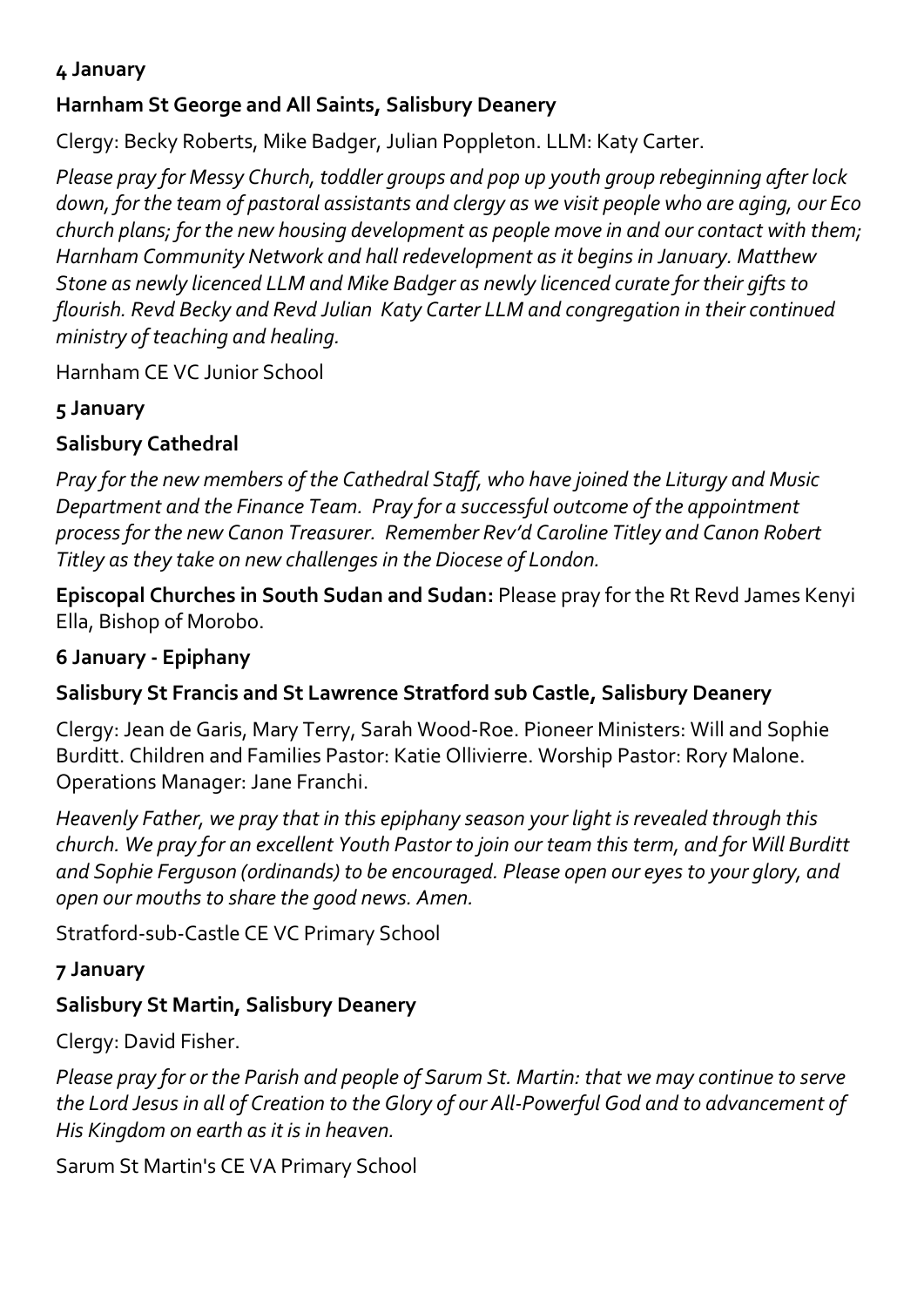#### **Salisbury St Thomas and St Edmund, Salisbury Deanery**

Clergy: Kelvin Inglis, Wendy Cooper, Selina Deacon, Ali Alexander.

*Pray for a renewed discernment of God's plan for St Thomas's as it re-establishes its distinctive witness and ministry in the city centre - inclusive and joyful, compassionate and generous, traditional and prophetic.*

#### **9 January – Baptism of Christ**

#### **Salisbury St Mark and Laverstock St Andrew, Salisbury Deanery**

Clergy: Andy Bousfield.

*We are inviting our church family and community to consider Hope this January in all our small groups and enquirers groups beginning next week. Three session that show Christianity is about real hope: a joyful expectation for the future, based on true events in the past, which changes everything about my present. Our prayer is for a real confidence in Jesus as we start the new year and that more would join our regular house groups.*

Sarum St Mark's CE VC Junior School

Laverstock St Andrew's CE VA Primary School

**Anglican Cycle of Prayer:** Please pray for The Iglesia Anglicana de Chile

**10 January**

#### **Salisbury & District Hospital & Hospice, Fountain Way Hospital and New Hall Hospital**

*Wounded Healer, Let our eyes be your eyes, sharing compassion, warmth and love. Let our ears be your ears, listening where there is need. Let our hands be your hands, bringing healing with their touch Let our words be your words bringing comfort, joy and peace. Use our hands to carry the burdens, our voices to carry your word, our feet to walk in your footsteps and our hearts to transform the world.*

#### **11 January**

#### **St Nicholas Hospital**

Master: Caroline Baston. PTOs: Rex Howe, Anne Faulkner.

We give thanks for our sense of Community, help us to remain outward looking in our thinking *and praying, and generous in our giving.*

**12 January**

**Sarum Bishop Wordsworth's School**

**Wyvern College**

**Sarum St. Edmund's Girls' School Salisbury**

**Episcopal Churches in South Sudan and Sudan:** Please pray for the Rt Revd Peter Yuol Gur, Bishop of Tonj.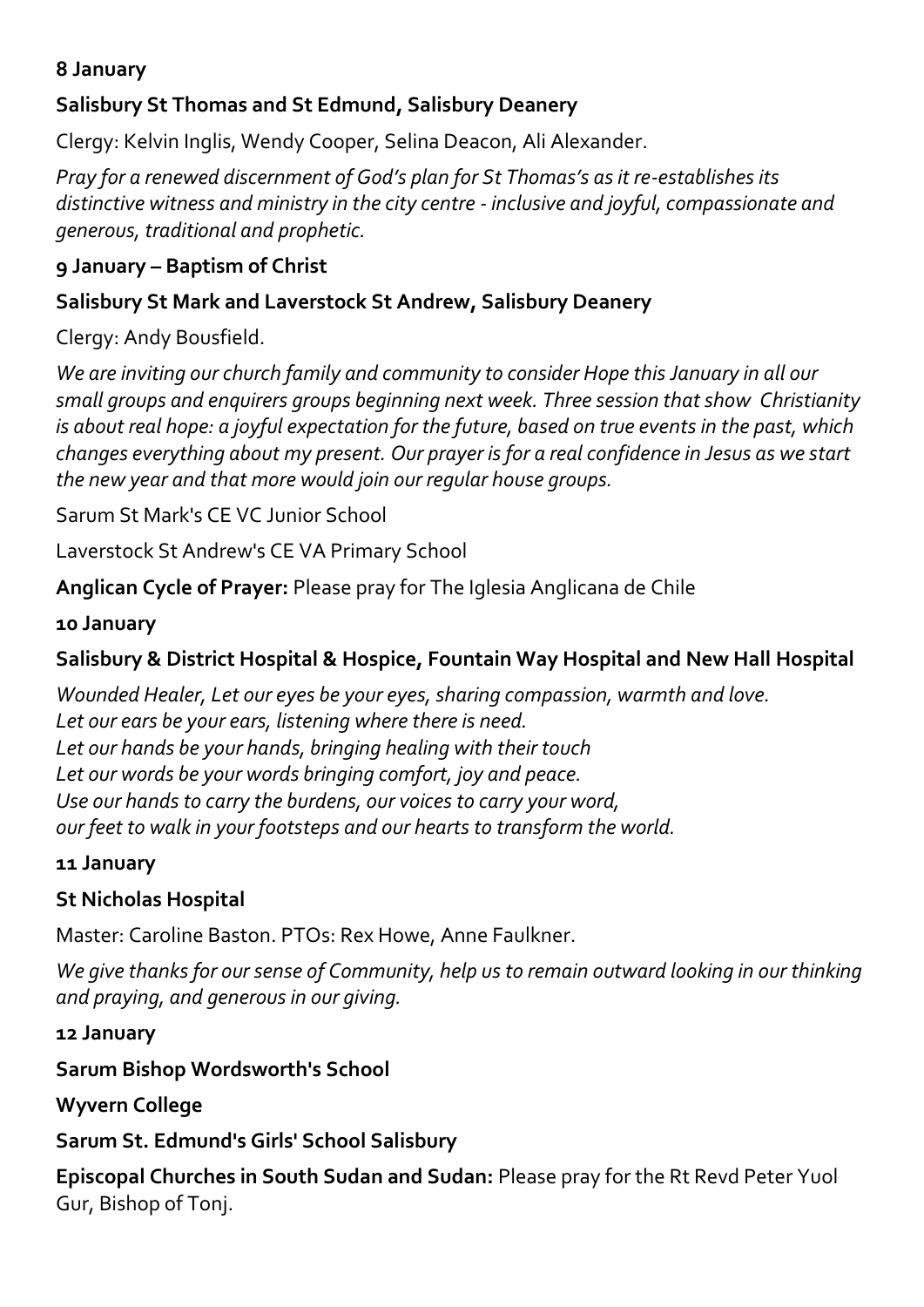#### **Sarum College**

Principal: James Woodward.

*Please pray for the work of hospitality at Sarum College under the leadership of Gary Gifford and his team – Happy Ngulube, Claire Hutton and Jenni Leathes - together with the catering and housekeeping staff.*

#### **14 January**

#### **Alderbury Deanery**

Rural Dean: David Bacon. ARD: Jane Dunlop. Lay Chair: Debbie McIsaac.

#### **15 January**

#### **Bourne Valley, Alderbury Deanery**

Clergy: Peter Ostli-East, David Coates, Stephen Robbins, Philip Seddon, Martin Webster. LLM: Simon Dawson. LLMs with PtO: Anthea Davies, Henry Head, Christopher Watts.

*Please pray for renewed vision and encouragement in our five Parish Benefice, that our Church communities may become even more effective channels of God's love, mercy and hope, through Jesus Christ our Lord.*

Winterbourne Earls CE VC Primary School

Porton St Nicholas CE VA Primary School

Newton Tony CE VC Primary School

Gomeldon Primary School

#### **16 January – Second Sunday of Epiphany**

#### **Clarendon, Alderbury Deanery**

Clergy: Simon Chambers, Jane Dunlop, David Perry, Lisa Rodrigues.

*Please pray for our Head Teachers, Staff and Governors of our four C of E primary schools as they, with the children, continue to shine as Light of the World in our villages. May we all know your joy in our lives as we continue to serve faithfully.*

Winterslow CE VA Primary School

Whiteparish All Saints CE VA Primary School

Pitton CE VA Primary School

Alderbury & West Grimstead CE VA Primary School

**Anglican Cycle of Prayer:** Please pray for The Church of England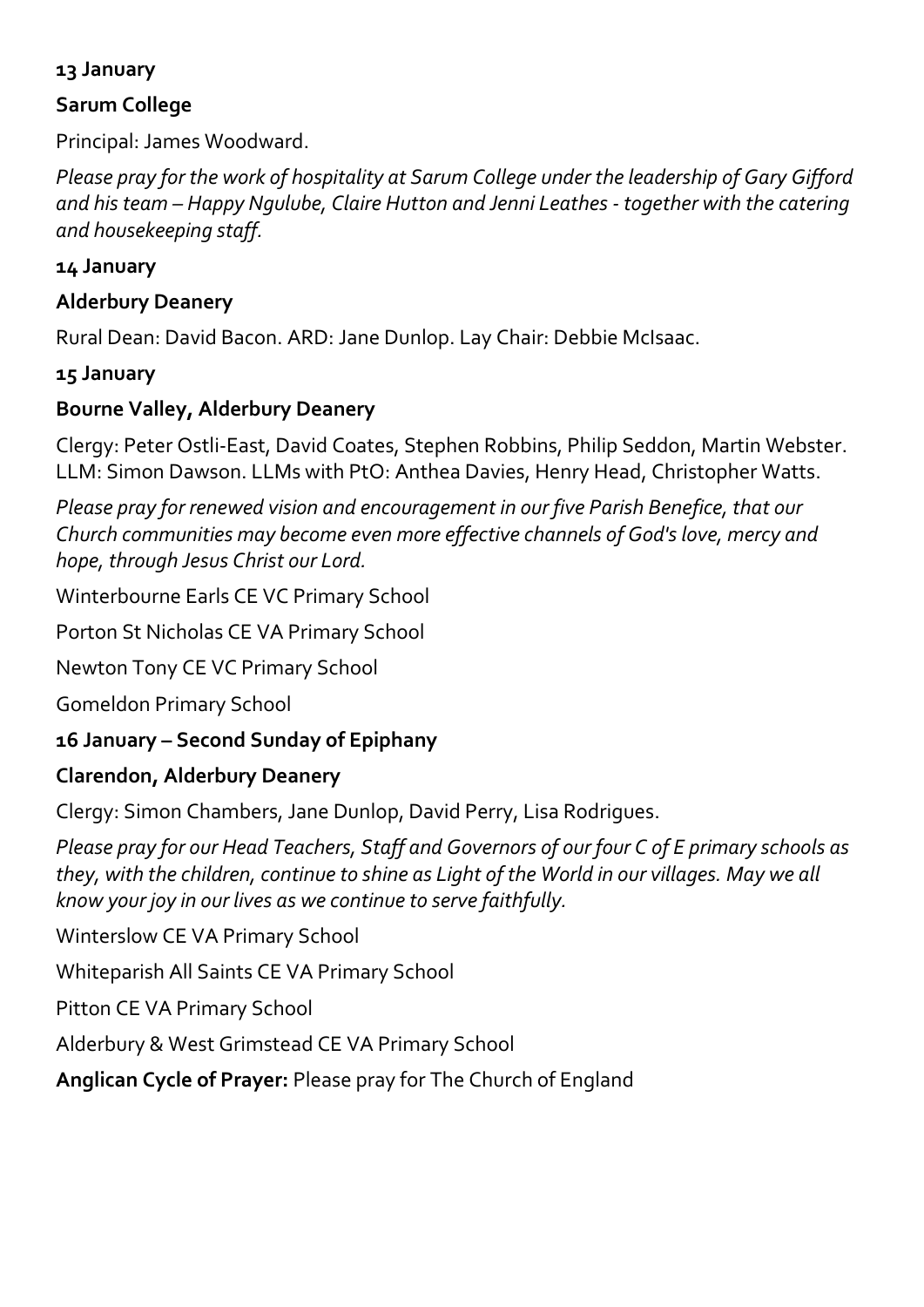#### **Forest & Avon, Alderbury Deanery**

Clergy: David Bacon, Veronica Batchelor.

*Please pray for us during the current vacancy as we seek God's guidance for the future shape of ministry in the six parishes.*

Morgan's Vale and Woodfalls Academy

The New Forest CE VA Primary School at Landford Nomansland & Hamptworth

Downton CE VA Primary School

#### **18 January**

#### **Diocesan Board of Education, Officers & Advisers, Children & Young People Team**

*We pray for Lizzie Whitbread of the Board of Education as she leads the diocesan work developing community hubs, working with parishes, schools and community partners. We pray especially for the work which supports the mental health and well-being of children and young people; praying that all children and young people should know and feel that their voice is valued by the Church.*

#### **19 January**

#### **Stonehenge Deanery**

Rural Dean: Eleanor Rance. ARD: Gale Hunt. Lay Chair: Sarah Gooch.

*We give thanks for the service of our 3 curates who have now moved to posts elsewhere. We pray for all who share the ministry here, especially our newcomers; and pray for our whole deanery as we continue to develop our plans for the future.*

**Episcopal Churches in South Sudan and Sudan:** Please pray for the Rt Revd Joseph Garang Atem, Bishop of Renk.

#### **20 January**

#### **Amesbury, Stonehenge Deanery**

Clergy: Darren A'Court, Alan Gill, Ian Chisholm.

*Please pray for the PCC, its consultants and advisers who will be working to realise our longerterm 'Fit for the Future' project to enable our parish church to be used by both the worshipping and wider communities for a range of activities.*

Amesbury CE VC Primary School

**21 January**

#### **Woodford Valley with Archers Gate, Stonehenge Deanery**

Clergy: Mike Perry.

*Pray for us as we continue a process of discernment and mission action planning as we explore the shape of our parish life coming out of the pandemic.*

Woodford Valley CE Primary Academy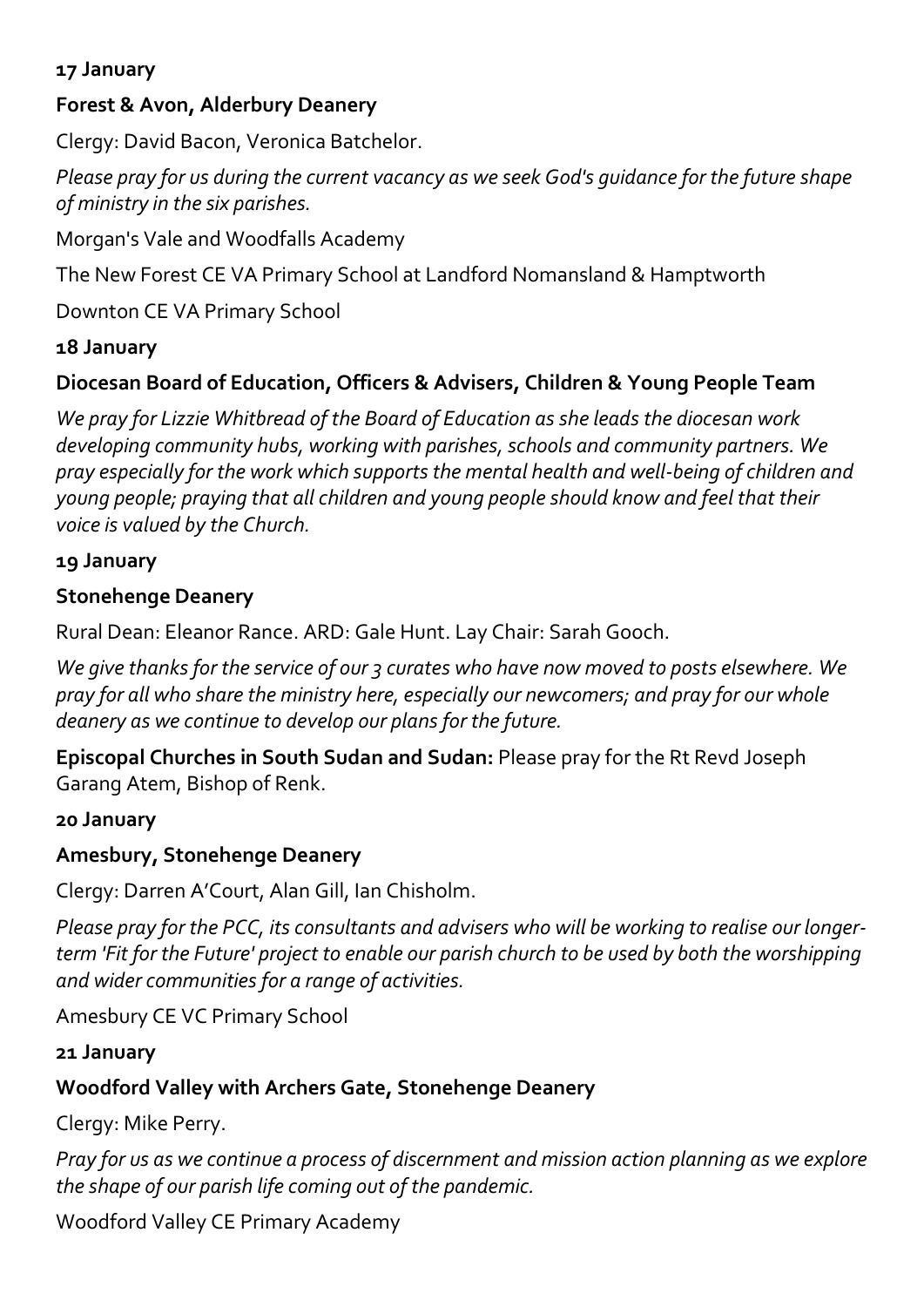#### **Wylye and Till Valley, Stonehenge Deanery**

Clergy: Jonathan Plows, Maggie Metcalfe, Mary Garrard, Louisa Halliday. LLM: Yvonne Allen. LWLs: Beth Andrews, Tim Purchase.

*Please pray for the nine villages of our Benefice as we continue to serve our communities in new ways; for our 5 new LPAs, for Great Wishford CE VA Primary School in this challenging time; for South Newton Hospital; and for the guidance of the Holy Spirit as we move forward together in the Good News of Jesus Christ.*

Great Wishford CE VA Primary School

#### **23 January – Third Sunday of Epiphany**

#### **Avon River Team, Stonehenge Deanery**

Clergy: Philip Bromiley, Gale Hunt, Susan Drewett. LLM: Chrysogon Bamber.

*Father God, bless The Avon River Team this year as it seeks to grow new ministries and engage with the wider community in innovative ways. Without the inspiration of your Holy Spirit, we labour in vain, so Father, build your church and sustain those who seek to serve you through it. Surprise us that there may be stories to share of your goodness and mercy.*

Netheravon All Saints Academy Trust

Larkhill St Michael's CE Primary School

Durrington CE VC Junior School

Durrington All Saints CE Infant School

Bulford St Leonard's CE Primary School

**Anglican Cycle of Prayer:** Please pray for The Hong Kong Sheng Kung Hui

#### **24 January**

#### **Salisbury Plain, Stonehenge Deanery**

Clergy: Eleanor Rance.

*We thank the Lord for new opportunities, and for his steadfast love and compassion. We pray for all across the parish who are struggling, especially from isolation or poverty, that as the Church in this place we may meet them with those things that they need.*

Tilshead St Thomas a Becket CE VA Primary School

Shrewton CE VC Primary School

#### **25 January – Conversion of St Paul**

#### **Ludgershall and Tidworth, Stonehenge Deanery**

Clergy: Tim Laundon, Sue Hart, Errol Williams, Peter Howson.

*Please pray for our team as we welcome Rev Sue and her husband Steven, and join us in praying for our churches to grow, if that is God's will, or for us to discern how to change the structure of our Benefice or clergy team, if that is God's will.*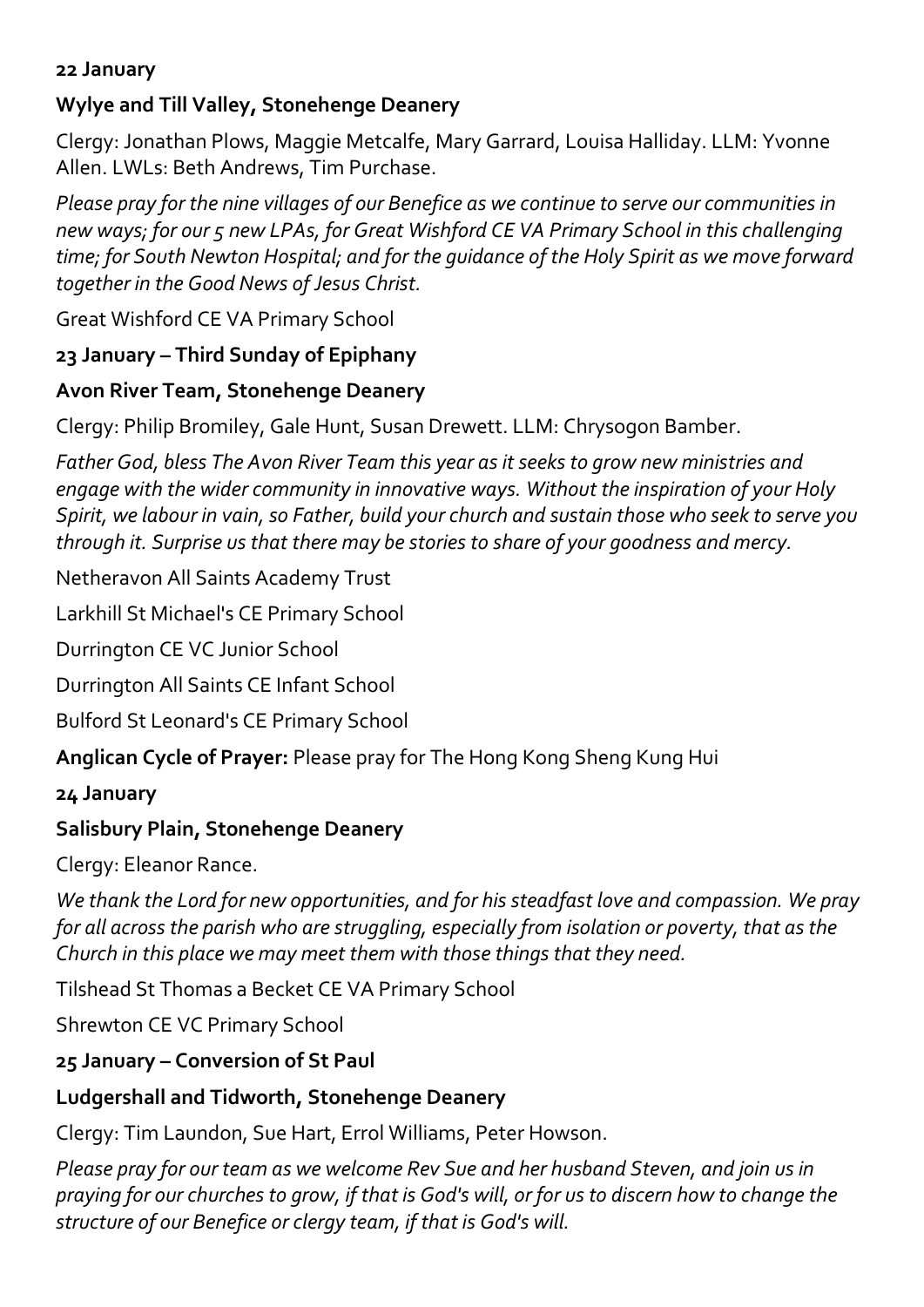#### **Chalke Deanery**

Rural Dean: Graham Southgate. ARD: Elaine Brightwell. Lay Chair: Vacant.

*At a time when it is increasingly difficult to find volunteers, we pray for the newly elected few who now represent the Chalke Deanery in the Diocesan Synod.*

**Episcopal Churches in South Sudan and Sudan:** Please pray for the Rt Revd Gabriel Thuch Agot, Bishop of Kongor.

#### **27 January**

#### **Wilton with Netherhampton and Fugglestone, Chalke Deanery**

Clergy: Mark Wood.

*Please pray for our new parent and toddler group, "The Hive", and all social groups re-starting after a long gap: for the flourishing of new relationships and a faithful witnessing to Christ's love. Also for Caroline Titley as she moves to her first incumbency in the Diocese of London.*

Wilton CE Primary School (Academy (VC) School)

#### **28 January**

#### **Chalke Valley, Chalke Deanery**

Clergy: Catherine Blundell, Jenny Taylor, Roger Leake.

*Prayers please for:*

- *• Our Lent Project, raising money for the Women's Refuge*
- *• Our local church schools, Longford, Coombe Bissett, and Broad Chalke as the search for a new headteacher commences.*
- *• Our lay led services that are seeking to encourage families with young children to become regular church attendees.*
- *• The process of appointing a new Team Vicar*

Coombe Bissett CE VA Primary School

Broad Chalke CE VA Primary School

Longford CE VC Primary School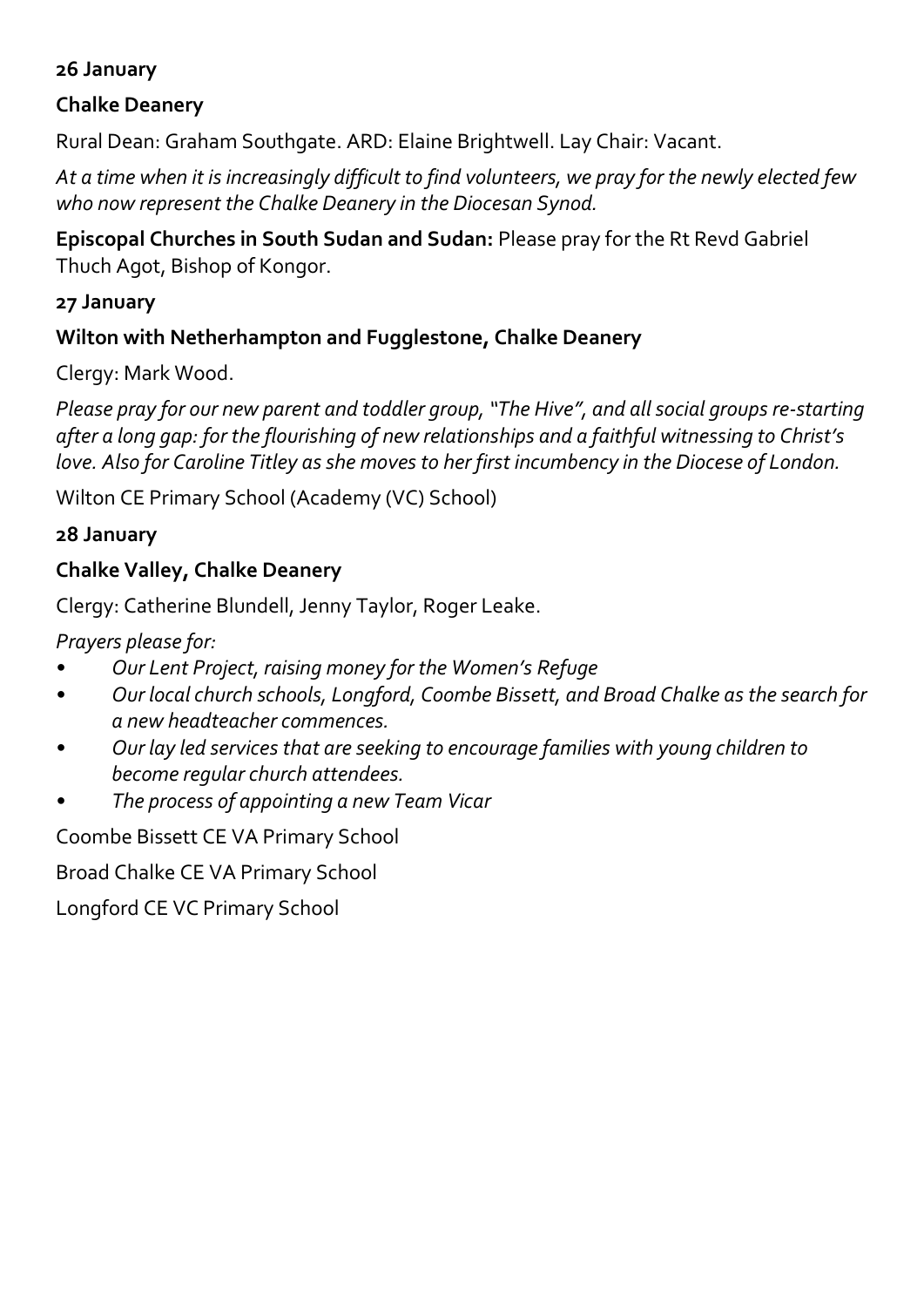#### **Nadder Valley, Chalke Deanery**

Clergy: Graham Southgate, Elaine Brightwell, Tina Fox, Mark Hayter, Juliette Hulme, Jo Naish. LLM: Judy Anderson.

*We pray for each of our fourteen parishes and the links with the four schools. We also pray for a strengthening of our vision and energy, that we might bring new life to our communities.*

Tisbury St John's CE VC Primary School

Hindon CE VA Primary School

Dinton CE VC Primary School

Chilmark & Fonthill Bishop CE VA Primary School

#### **30 January – Fourth Sunday of Epiphany**

#### **St Bartholomew, Chalke Deanery**

Clergy: Kate McFarlane, June Lane, Jo Johnson.

*For Semley School, with special prayers of gratitude for our superb outgoing headteacher, Julia Stokes, who leaves at Easter. Also for the future of the Benefice and for continuing warm collaboration, good communication and stronger outreach as the new Rector becomes established.*

Semley CE VA Primary School

**Anglican Cycle of Prayer:** Please pray for The Church of the Province of the Indian Ocean

#### **31 January**

#### **Western Downland, Chalke Deanery**

Clergy: Leslie Player, Nigel Cumming, Rob Eardley. Ordinand: Angus Mayhew.

*Thanksgiving for the enrichment of services developed during lockdown and now transferred to our physical services.*

*Pray that God may renew our understanding and keep us in companionship with one another as we engage with Living in Love & Faith.*

Western Downland CE VA Primary School

Sarum Academy

#### **1 February**

#### **Rural Officers: Margaret Preuss-Higham (Sherborne), Richard Hancock (Dorset), Claire Horton (Sarum), Rhona Floate (Wilts). Environment Group Chair: David Morgan.**

*As the Rural Hope Project comes to an end this year we give thanks for this benefices involvement with the project and look to future, particularly the incumbents role.*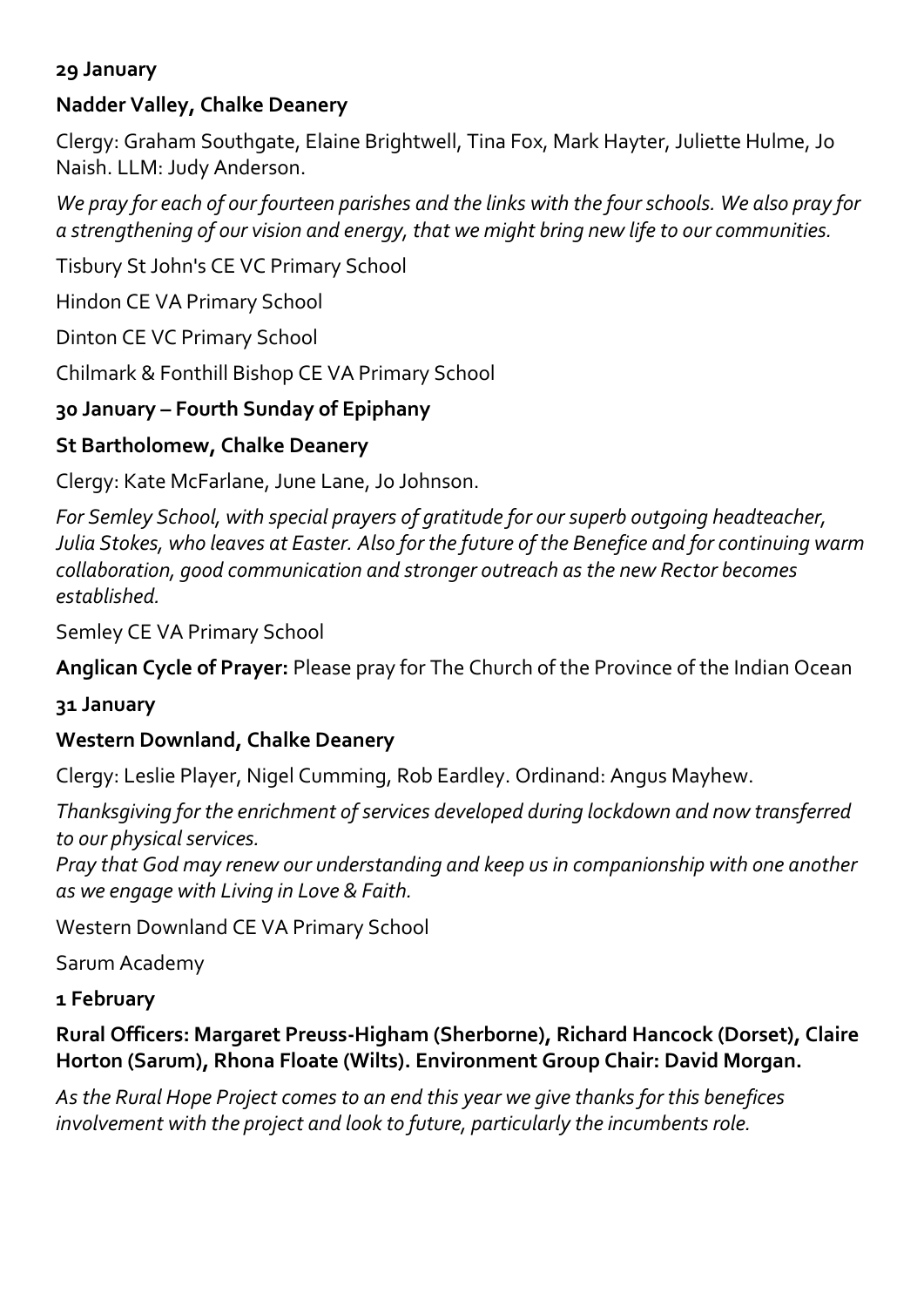#### **2 February - Candlemas**

#### **Heytesbury Deanery**

Rural Dean: Pauline Reid. ARD: Lorraine Dobbins. Lay Chair : Robert Shuler.

*Loving God we pray for all who live and work in this deanery. At this difficult and uncertain time we pray for all clergy, LLM's and lay ministers. We particularly pray for Mere with West Knoyle and Maiden Bradley and The River Were benefice, both in vacancy.*

**Episcopal Churches in South Sudan and Sudan:** Please pray for the Most Revd Ezekiel Kondo, Archbishop of the Province of Sudan & Bishop of Khartoum.

#### **3 February**

#### **Cley Hill Villages, Heytesbury Deanery**

Clergy: Pauline Reid.

*Merciful God, give us strength and courage as we seek to proclaim your gospel of love in our villages. Help us not to be overwhelmed by financial difficulties but to find a way ahead that is true to your call to us too love our neighbour as ourselves.*

Crockerton CE VA Primary School

Chapmanslade CE VA Primary School

#### **4 February**

#### **Mere with West Knoyle & Maiden Bradley, Heytesbury Deanery**

*Please pray for the PCCs and those working hard to make sure that the ministry of the church continues in the vacancy. For ongoing conversations with the parish of Upper Stour with regard to working together in a positive and mutually life giving way.*

#### **5 February**

#### **Upper Stour, Heytesbury Deanery**

Clergy: Ben Rundell-Evans, Mac MacCormack. LLM: Mona Tyler. LPA and LWAs: Caroline Worthington, Barbara Borwell.

*We pray that in this season of change, we may have discerning and joyful hearts as we bring to birth a new way of being church in this age, in a way that honours our pasts, nurtures us in the present, and appreciates the challenges of our future.*

Bourton St Georges CE VA School

Whitesheet Church of England Primary Academy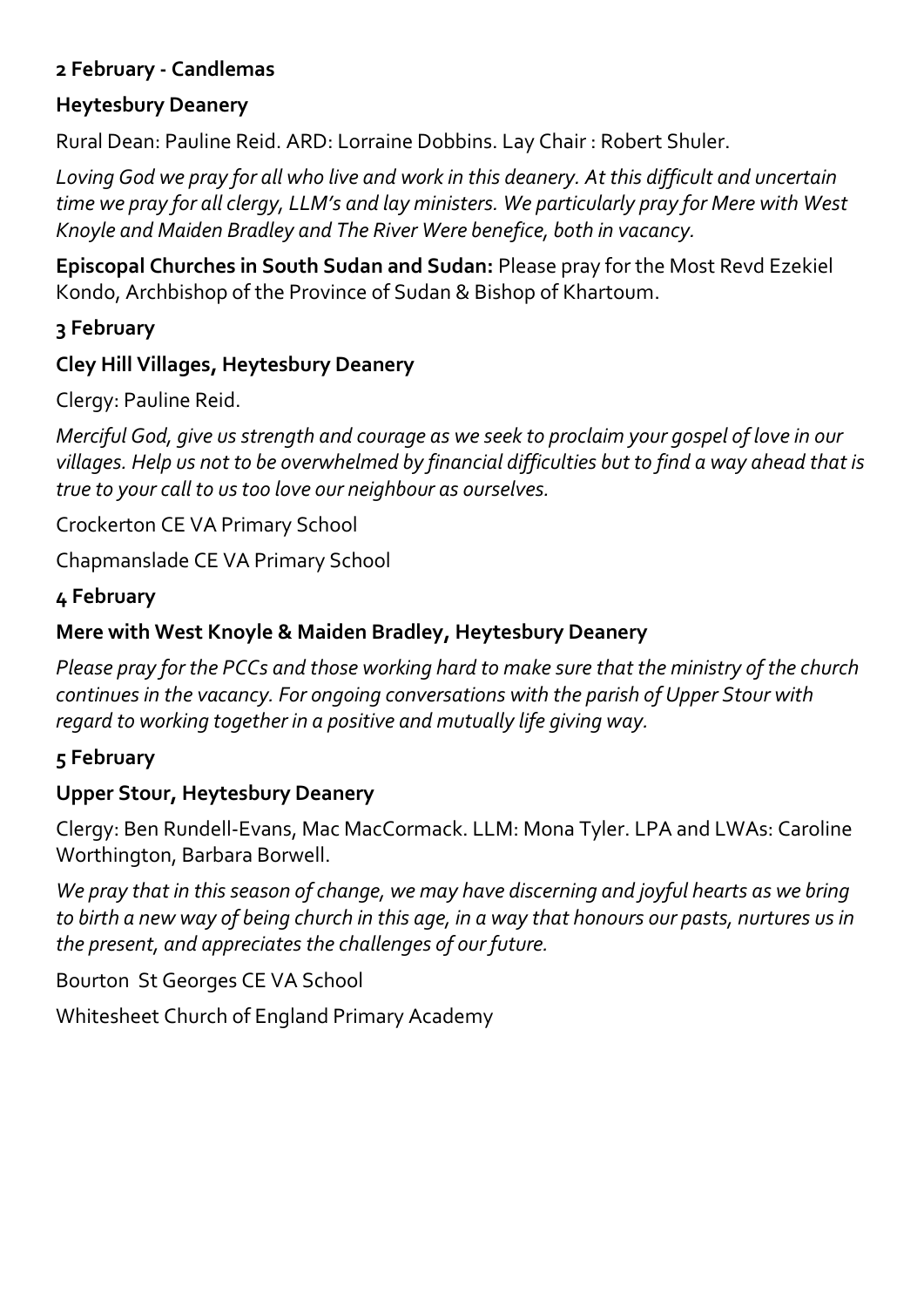#### **6 February – Fourth Sunday before Lent**

#### **Upper Wylye Valley Team, Heytesbury Deanery**

Clergy: Trudy Hobson, Clifford Stride, Jonathan Hiscox, Jane Shaw, Diana Hammond, Robin Hungerford. LLM: Katherine Venning.

*Please pray for our involvement with the Rural Hope Thrive Scheme, and for the Church's witness to the communities in our 10 villages as we build on our existing mission across the benefice and look to find new ways of being Christ for others.* 

St John's Hospital Heytesbury

Sutton Veny CE VC Primary School

Heytesbury CE VA Primary School

Wylye Valley CE VA Primary School

**Anglican Cycle of Prayer:** Please pray for The Church of Ireland

#### **7 February**

#### **Warminster Christ Church, Heytesbury Deanery**

Clergy: Lorraine Dobbins, Caroline Spindlow. LLMs: Eva Burton, John Cheesman, Mo Cheesman.

*Please give thanks for the growing connection between the Church Family and Sambourne School. Pray for wisdom and discernment as together we begin to shape our vision for the future.*

Warminster Sambourne CE VC Primary School

#### **8 February**

#### **White Horse, Heytesbury Deanery**

Clergy: Rebecca Harris, Caroline Husband, Holly Newton, Helen Durant-Stevensen, Margaret Davies, David Hart. LLMs: Ashley Jones, Janet Likeman, Graham Stevensen. LPAs: Tess Brocksopp, Jenny Denton, Liz Lee, Diana Condliffe (tbc), Stan Condliffe (tbc), Jean Jane, Lily Mundy, Anne Thompson, Caroline Dunseath.

*Across the White Horse Team Ministry we are developing our vision paying close attention to discipleship, reaching new disciples, and serving our communities so that people of all generations will experience the Gospel through at least one area of their lives. Please pray for our congregations as we seek to discover Gods purposes for us and develop our own knowledge and understanding of how God works through us and with us.*

Westbury Leigh CE VC Primary School

Westbury CE VC Junior School

Dilton Marsh CE VC Primary School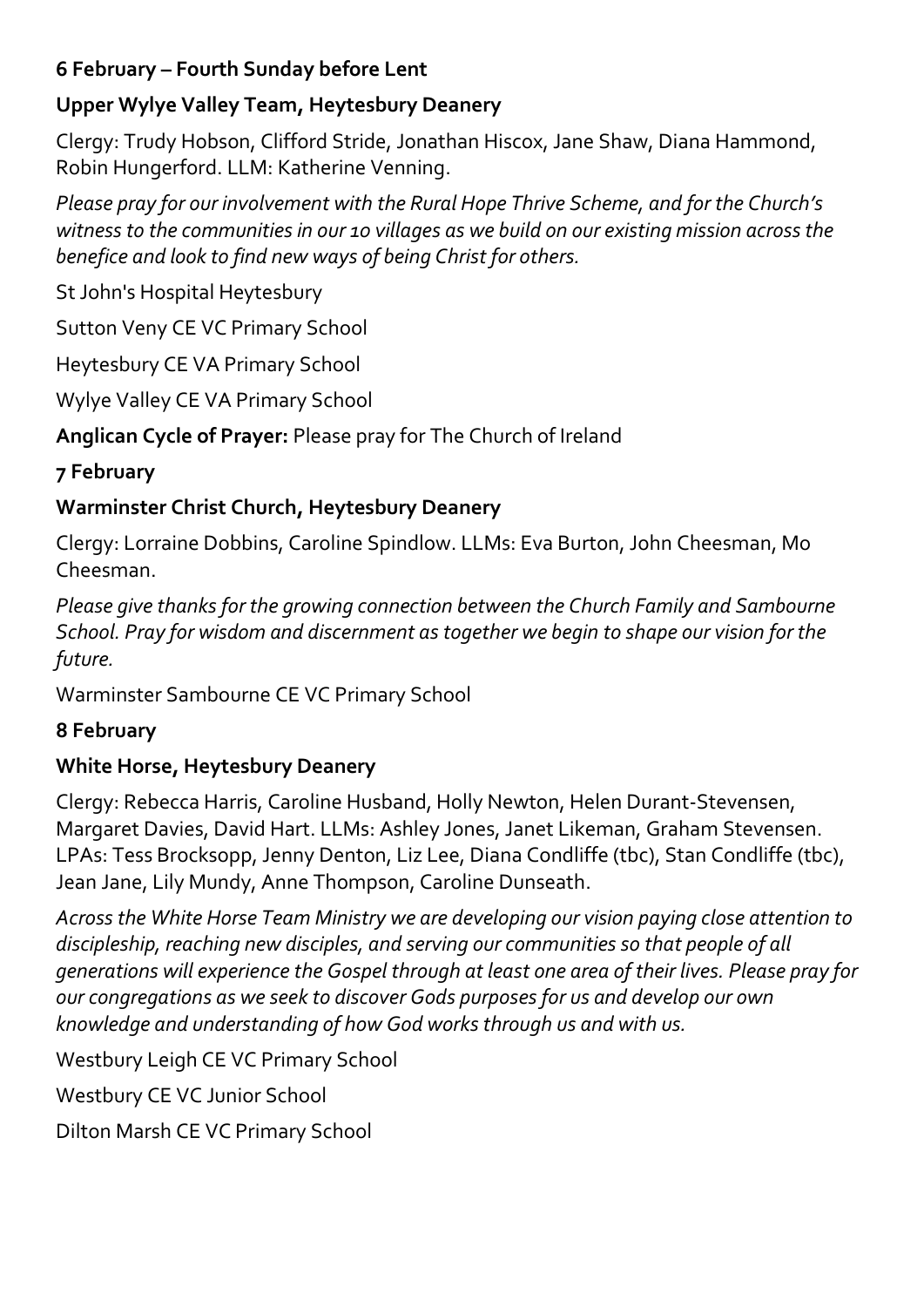#### **River Were, Heytesbury Deanery**

Clergy: Margaret Collins, Martin Weymont, Harold Stevens, Liz Smith, Carole Owen, Norma Payne, Richard Davies, Denis Brett. LLM: Elaine Berge

*Presently in a vacancy. Please pray for the lay pastoral representatives and all those involved in the profile, interviews and discernment process. Pray for the person who God is calling. Please pray for all Churchwardens, LPAs, LWLs and all the many other people who give generously of their time.*

Warminster St John's CE VC Primary School

Warminster The Minster CE VC Primary School

**Episcopal Churches in South Sudan and Sudan:** Please pray for the Rt Revd Saman Farjalla, Bishop of Wad Medani.

**10 February**

**Overseas Links**

**Sudan Committee Secretary: Sheila Trist. Sudan Medical Link: Mike Maclachlan.** 

**For all deanery and diocesan Sudan, Latvia & Evreux Links.**

**11 February**

#### **The Archdeacon of Wilts**

Ven Dr Sue Groom.

*Please pray for wisdom and discernment in supporting the clergy and laity of the parishes in the archdeaconry whilst sometimes making difficult decisions.*

#### **12 February**

#### **Devizes Deanery**

Rural Dean: Andrew Sinclair. ARD: Keith Brindle. Lay Chair: Carole Jones.

*Please pray for our Deanery as we continue to work on our new Deanery Plan, especially on our sharing of ideas to recover from the financial 'hit' that Covid has had on our parishes. Pray, too, for our forthcoming Deanery wide group looking at 'Living in Love and Faith' during Lent.*

#### **13 February – Third Sunday before Lent**

#### **Bratton, Edington & Imber, Erlestoke and Coulston, Devizes Deanery**

Clergy: Andrew Sinclair, Malcolm Wieck, Anne Ilsley. LLM: Andrew King.

*Pray for our continuing work to rebuild our congregations following the Covid crisis, and for our sharing together and working together following our Benefice 'away day' last November.*

**Anglican Cycle of Prayer:** Please pray for The Nippon Sei Ko Kai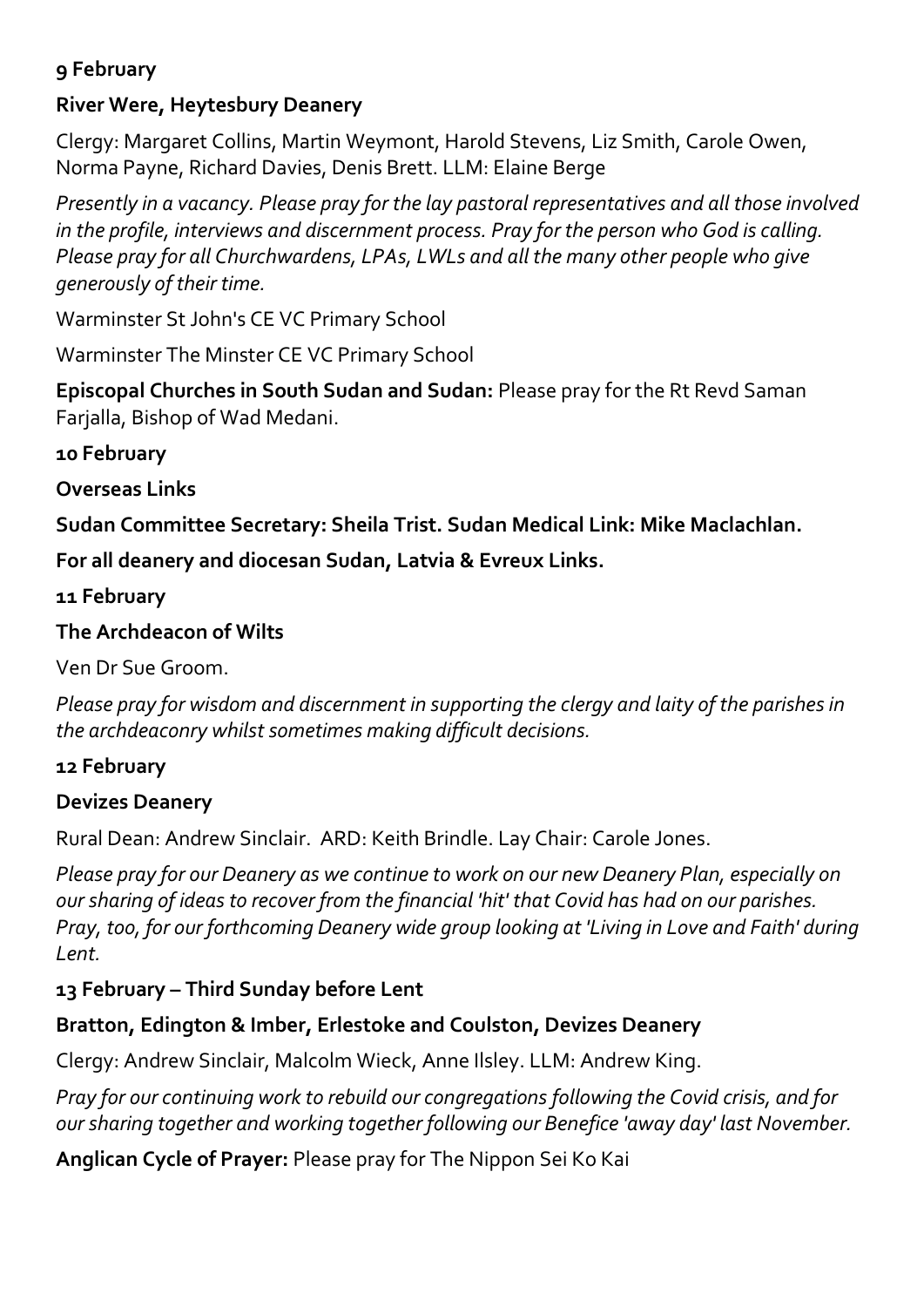#### **Devizes St John and St Mary, Devizes Deanery**

Clergy: Jonathan Poston, Gerry Lynch, Chris Burdon, George Royle, Robin Stevens. LLMs: Chris Cox, Mark Harrison.

*We give thanks for the end of the interregnum and for our Churchwardens and those who kept the flame alight in this place and our increasingly confident return from pandemic closures at St John's. That God will give us vision to see how to use our community links as a civic church to build His Kingdom and make new disciples of Christ. For our developing plans to give St Mary's a long-term future as both a place of worship and for education and the arts. On this feast of Cyril and Methodius pray for Latvia, where we have many friends in the Church.*

#### **15 February**

#### **Devizes St Peter, Devizes Deanery**

*Please pray for this parish as it goes through an extended period of vacancy. Pray for the churchwarden, Geoffrey Pritchard and for all who provide ministry here at this time.*

#### **16 February**

#### **Rowde and Bromham, Devizes Deanery**

Clergy: Ruth Schofield, Heather Smith. LLM: Caroline Culley.

*Please pray for all who minister in the Benefice, in official or unofficial capacities. Please pray for the churches of Rowde, Bromham and Sandy Lane as we work on our Church Vision process, "Join the Conversation"*

Rowde C of E Primary Academy

Bromham St Nicholas CE VC Primary School

**Episcopal Churches in South Sudan and Sudan:** Please pray for the Rt Revd Ezekiel Ding Ajang Malangdit, Bishop of Twik East.

#### **17 February**

#### **Southbroom St James, Devizes Deanery**

Clergy: Keith Brindle, Richard Saint, Anthony, Robert.

*Please pray for our New teaching series 'Your Questions', where we address questions asked by the church family and wider community. That this will be well received and of Kingdom value. Appt of new youth worker in 2022. Please pray that as a team, including CWs, PCC and all peripheral staff, we get the balance right between Kingdom building and Kingdom rest.*

Devizes The Trinity Primary Academy

Southbroom St James Academy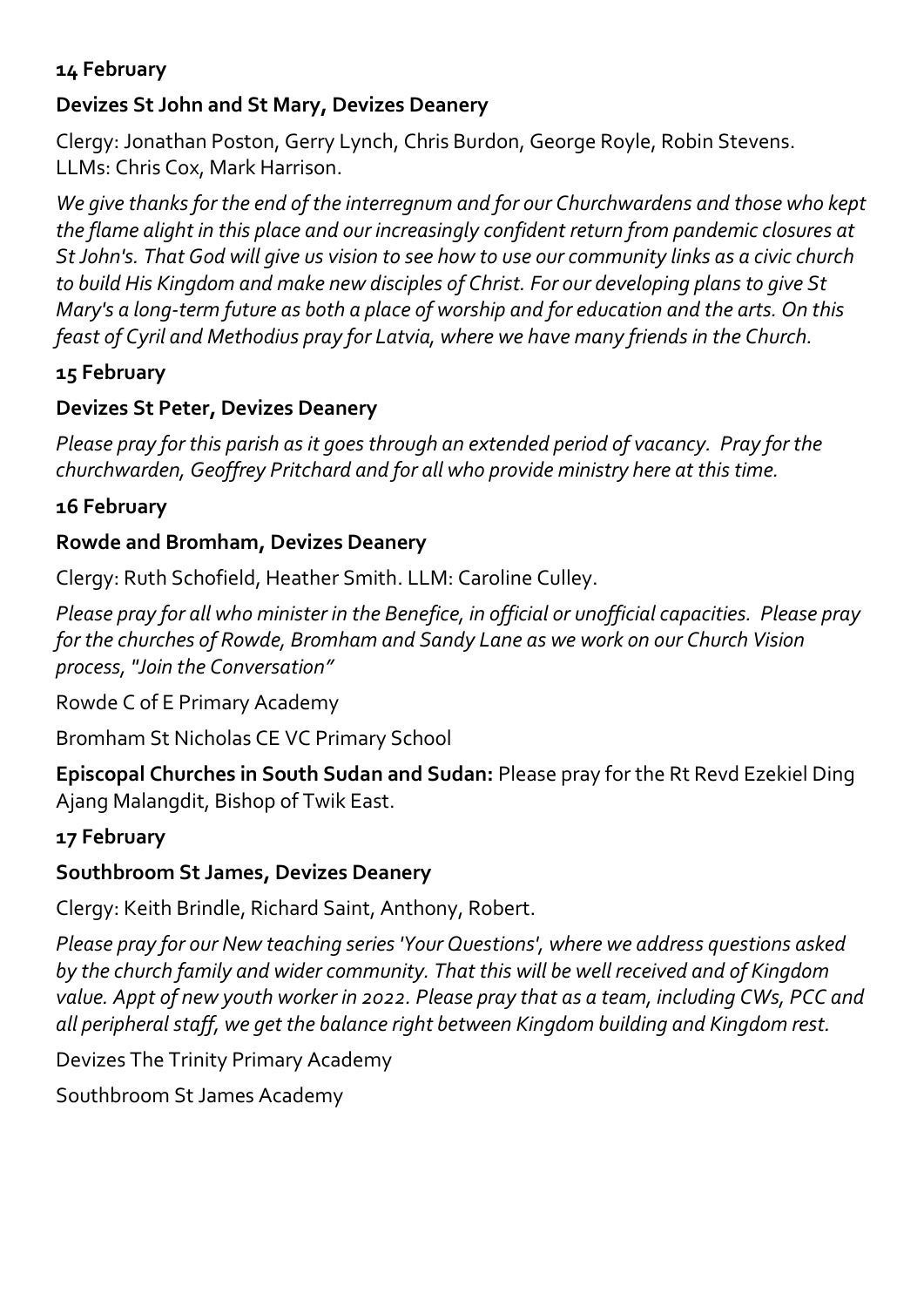#### **Lavingtons, Cheverells and Easterton, Devizes Deanery**

Clergy: Marion Harrison.

Great Cheverell The Holy Trinity CE Primary Academy

Market Lavington St Barnabas CE VC Primary School

#### **19 February**

#### **Cannings & Redhorn, Devizes Deanery**

Clergy: Richard Curtis, Chris Burdon, George Royle. LWLs: Elizabeth Greed, Ian Smith, Pauline Smith. LPAs: Evelyn Grant, Yvonne Morris. Benefice Administrator: Helen Rawlings.

*As we look forward in faith and trust to Lent and Easter we pray that we will be preparing for new life and new opportunities in our communities as we look forward to celebrating new life at Easter.*

Urchfont CE VC Primary School – Headteacher: Carol Talbot

Chirton CE VC Primary School – Headteacher: Amy Bekker-Wrench

Bishops Cannings CE VA Primary School – Headteacher: Catherine Vardy

All Cannings CE VC Primary School – Headteacher: Richard Borman

#### **20 February – Second Sunday before Lent**

#### **Wellsprings, Devizes Deanery**

Clergy: Ali Bridewell, Adrian Burholt, Jane Knowles, Maureen Allchin. LLM: Liz Starling.

*Please pray for us as we continue to implement our vision for the Wellsprings family of churches, and their communities, we are thankful for Gods amazing generosity and all the signs of new growth as we step out in faith, and for our new initiative Quest.*

*We give thanks and pray for our eleven newly trained Lay Worship leaders, our lay family and children's worker, and our faithful team of Lay Pastoral assistants, and we pray for the appointment of a new HfD priest.*

Potterne Five Lanes CE VC Primary School

Seend CE VA Primary School

**Anglican Cycle of Prayer:** Please pray for The Episcopal Church in Jerusalem & The Middle East

#### **21 February**

#### **HMP Erlestoke**

Chaplain: Jacqui Clark.

*We especially pray for the prisoners and all who work in the prison. As this new year is under way we pray for new ideas to bring the gospel to the prisoners, to inspire them, encourage them and bring them closer to God, and for strength and perseverance for all prison chaplains.*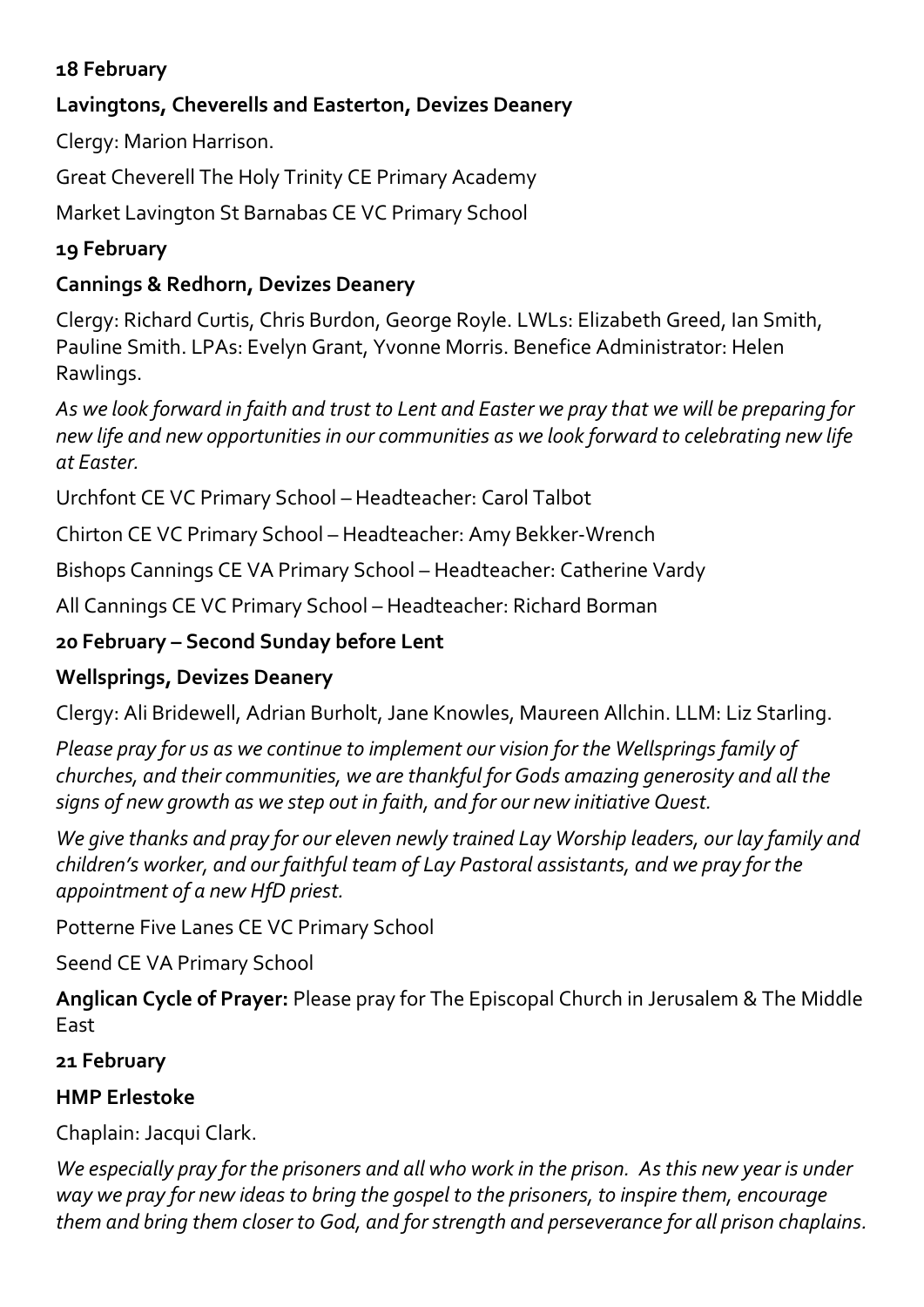**Hospital Chaplains, Prison Chaplains, Chaplains for Salisbury Law Courts, Police Chaplains, Service Chaplains, School Chaplains & Chaplain to Travellers**

#### **23 February**

#### **Bradford Deanery**

Rural Dean: Andrew Evans. ARD: Allan Coutts. Lay Chair: John Joy.

*Please pray for the appointment process for a new incumbent at St James Trowbridge with Keevil. After the coup in Sudan, not sure where we'll be when you read this, but please pray for a return to the path to democracy, and in our link Diocese of Kadugli for peace in the Nuba Mountains and for blessing upon the churches.*

**Episcopal Churches in South Sudan and Sudan:** Please pray for the Rt Revd Hassan James Osman, Bishop of Kadugli and Nuba Mountains.

#### **24 February**

#### **Atworth with Shaw and Whitley, Bradford Deanery**

Clergy: Jane Palmer. LLMs: Frances O'Donohoe, Chris Reese. Ordinand: Sam Park.

*Please pray for our Benefice as we continue to find a new normal and settle into some new service patterns. Pray for our PCCs as they continue to work together to reimagine the worship and mission in the Benefice. We give thanks for our new relationship with Whitley Methodists and ask God to bring us closer and do much more together.*

Shaw CE VC Primary School

Churchfields The Village School

#### **25 February**

#### **Broughton Gifford, Great Chalfield and Holt St Katharine, Bradford Deanery**

Clergy: Andrew Evans, Ruth Mecredy, Katie Jackson. LLMs: Rachel Firth, Anthony Matthew, Keith Hamilton.

*Please pray for our post-Christmas Alpha courses and for our outside church, and for all three church to find ways to connect our village communities to the love of God shown to us in Jesus Christ.*

Holt CE VC Primary School

Broughton Gifford St Mary's CE VC Primary School